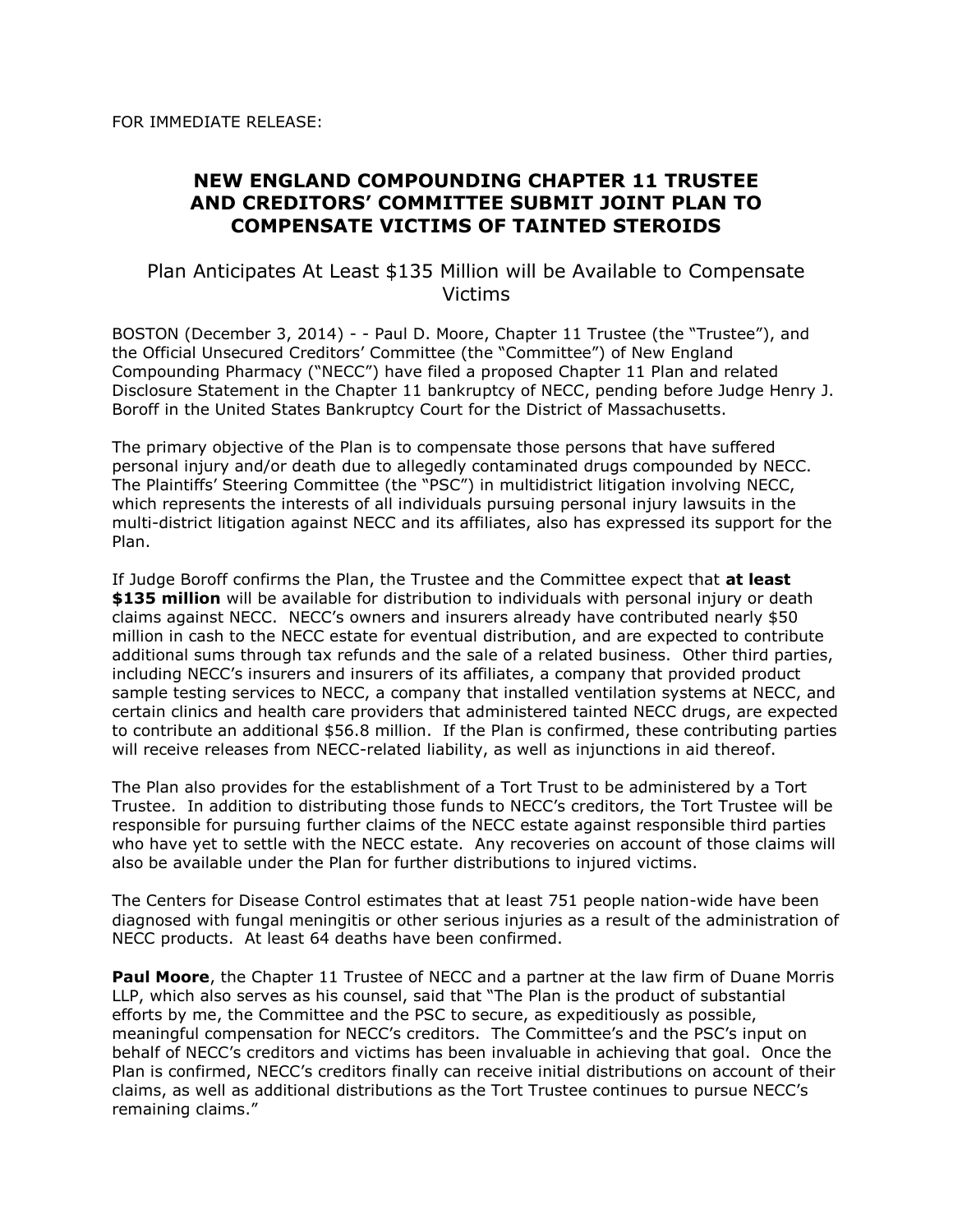**David Molton**, a partner at the law firm Brown Rudnick LLP and counsel to the Committee with his partner **Bill Baldiga** and fellow Brown Rudnick attorney **Kiersten Taylor**, said: "The filing of this Plan marks a crucial step in this tragic saga to provide much needed financial relief to the victims and their families. When NECC entered bankruptcy, many people doubted that the victims would ever receive compensation through the bankruptcy process. Working hand in hand in a fully cooperative effort, the Committee, the Trustee and the PSC kept their eyes on the prize and proved the doubters wrong."

"The Chapter 11 plan filing is a critical step towards providing compensation for the victims of this tragedy", said attorney **Harry Roth**, co-chair of the Official Creditors Committee and one of the attorney's instrumental in creating and developing the plan. "The cooperation among the Trustee and the various groups representing those injured has been vital to formulating a plan that will fairly and expediently distribute the settlement proceeds to those who have been harmed or the families of those who passed away from the complications of receiving this contaminated product."

Attorney **Anne Andrews** of Irvine, California, co-chair of the Committee, said that "The filing of the Plan helps bring a sense of closure to the victims of this tragedy and their loved ones, who have waited so patiently for justice and some form of compensation for all they have endured."

**Thomas Sobol**, lead counsel for the PSC, stated "The filing of the Chapter 11 Plan is the first step in a process that we hope will bring this matter to conclusion for many of the victims of this tragedy and provide them much needed compensation. It represents an enormous amount of work on behalf of the Trustee and everyone else involved in the process."

Pursuant to the bankruptcy process, Judge Boroff will first be asked to approve a "disclosure statement", which describes the terms of the Plan and which will be sent to all qualified creditors along with instructions on how to vote on the Plan. The hearing to approve the disclosure statement is expected to be held shortly. Judge Boroff will then be asked to confirm the plan at a hearing anticipated to be held in the early spring.

Information regarding the bankruptcy case and copies of the plan documents can be found at http://drcdrx.com/Cases/CaseInfo/necp.

## **CONTACTS:**

| Paul D. Moore<br>857.488.4200<br>pdmoore@duanemorris.com | William R. Baldiga<br>617.856.8586<br>wbaldiga@brownrudnick.com | Anne Andrews<br>949.748.1000<br>aa@andrewsthornton.com |
|----------------------------------------------------------|-----------------------------------------------------------------|--------------------------------------------------------|
| Chapter 11 Trustee, NECC                                 | David J. Molton<br>212.209.4822<br>dmolton@brownrudnick.com     | Harry M. Roth<br>215.567.3500<br>hroth@cprlaw.com      |
|                                                          | Counsel, Official Unsecured<br>Creditors' Committee             | Co-Chairs, Official Unsecured<br>Creditors' Committee  |